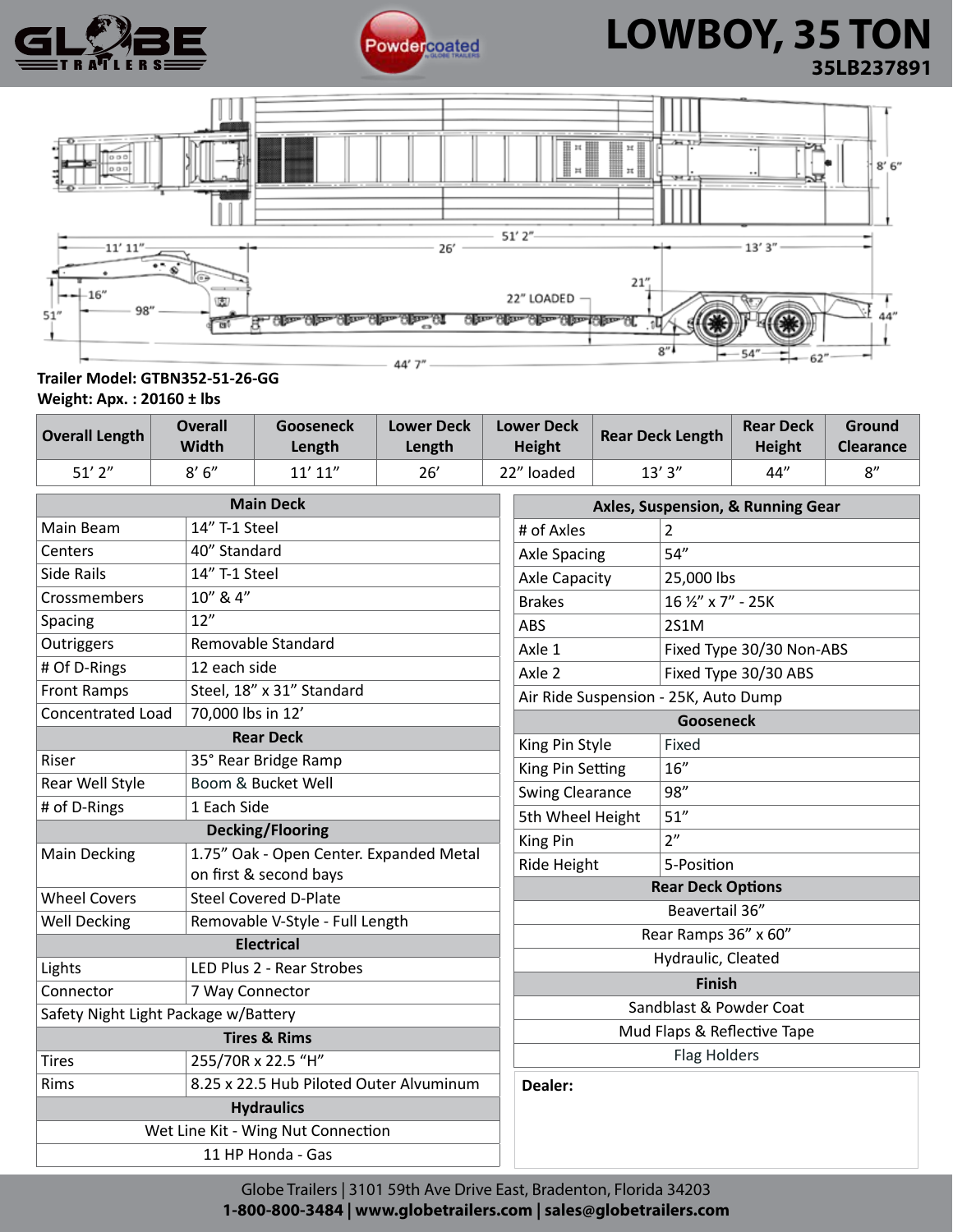### **Lowboy, 35 Ton Features & Benefits**





strength Steel. The High Tensile Steel ensures the designed camber is retained, and allows for a longer product service life.

### **Added Security**



Globe Trailers air lock with safety bar and spring extended pin ensures that the gooseneck locking pin will remain secured even if air pressure is lost.

### **Air Bags**



30K pound rated large diameter air bags are standard. This allows for lower operating pressure and higher capacity when needed.

### **Warranty**



Globe Trailer's 10 year structural warranty on all lowboys is the best in the industry. Most competitors offer only a 5 year warranty. This shows how committed Globe Trailers is to it's customers.

### **STEMCO Wheel Warranty**

## TEMCO

5 year wheel end warranty. Guardian wheel seals, Pro-Torq spindle nuts and Sentinel hub caps.



 Oak: Standard. Apitong: Best strength to weight ratios of natural woods. Rumber: Composite which is impervious to fluids, mud, oil and UV rays.

### **22" Deck Height**



With a standard deck height of 22", Globe Trailers have lower overall height, which allows taller loads to be hauled.

### **Standard Outriggers**



Standard removable outriggers.

### **Hydraulic Ramps**



Hydraulic ramp upgrade available for easier use.